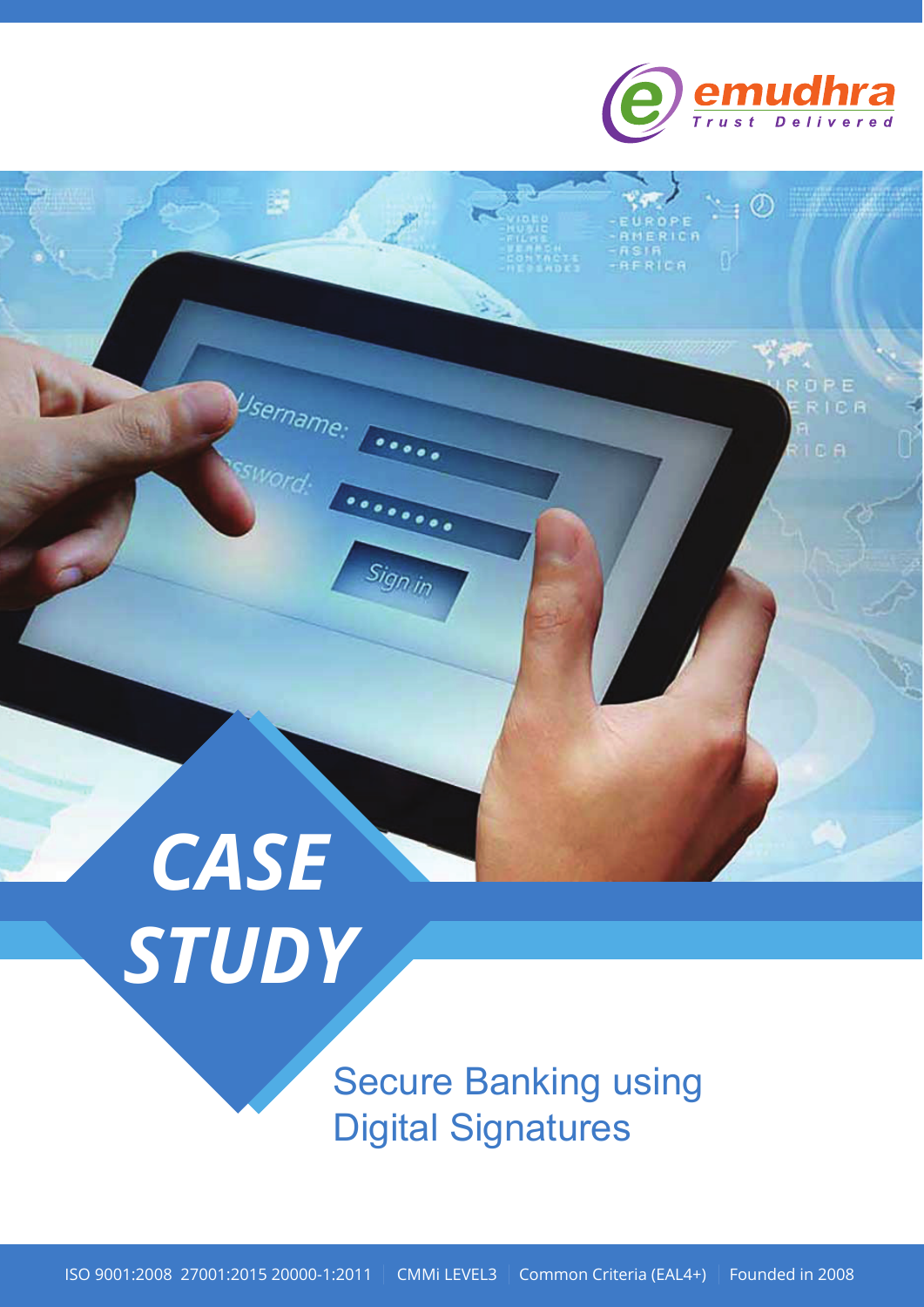

## Secure Banking using Digital Signatures

#### eMudhra helps large Banks in India secure login authentication and fund transfers using Digital Signatures

#### **Industry** Banking

#### **Banking Security**

With increasing transactions taking place over mobile and Internet, the Banking regulator - The Reserve Bank of India felt the need to comprehensively enhance security measures in Online banking to enhance privacy, confidentiality, authenticity and legal non-repudiation wherever required.

#### **Business Need**

Enabling two factor and multi factor authentication for Online Banking using Digital Signatures, One Time Passwords etc based on risk assessment of transactions.

#### **Approach**

Deploy an integrated solution for multi factor authentication including Digital Signatures to allow customers to securely login and conduct online transactions.



#### **Background**

The Banking regulator in India and the Central Bank – The Reserve Bank of India came out with a detailed study on enabling Public Key Infrastructure and Digital Signature in the Banking System. The report highlighted that the interbank clearing for electronic payment systems used PKI and this constituted over 90% in terms of value of transactions in the year 2012-13.

With increasing cyber frauds, the Reserve Bank of India felt the need to extend Digital Signature usage to end customers of Corporate and Retail Internet Banking since Digital Signatures offer very high security, enable risk containment and provide legal non-repudiation.

Enhancing the security of online Banking transactions and electronic payment systems. Banks must create an authentication environment for password based two factor authentication as well as PKI based system for authentication and transaction verification. Customers must be informed of risks, existing security measures and they must be given a choice to select different methods of authentication that matches their security requirements.\*

\* Source – RBI Report of the Group for Enabling PKI in Payment Systems, January 2014

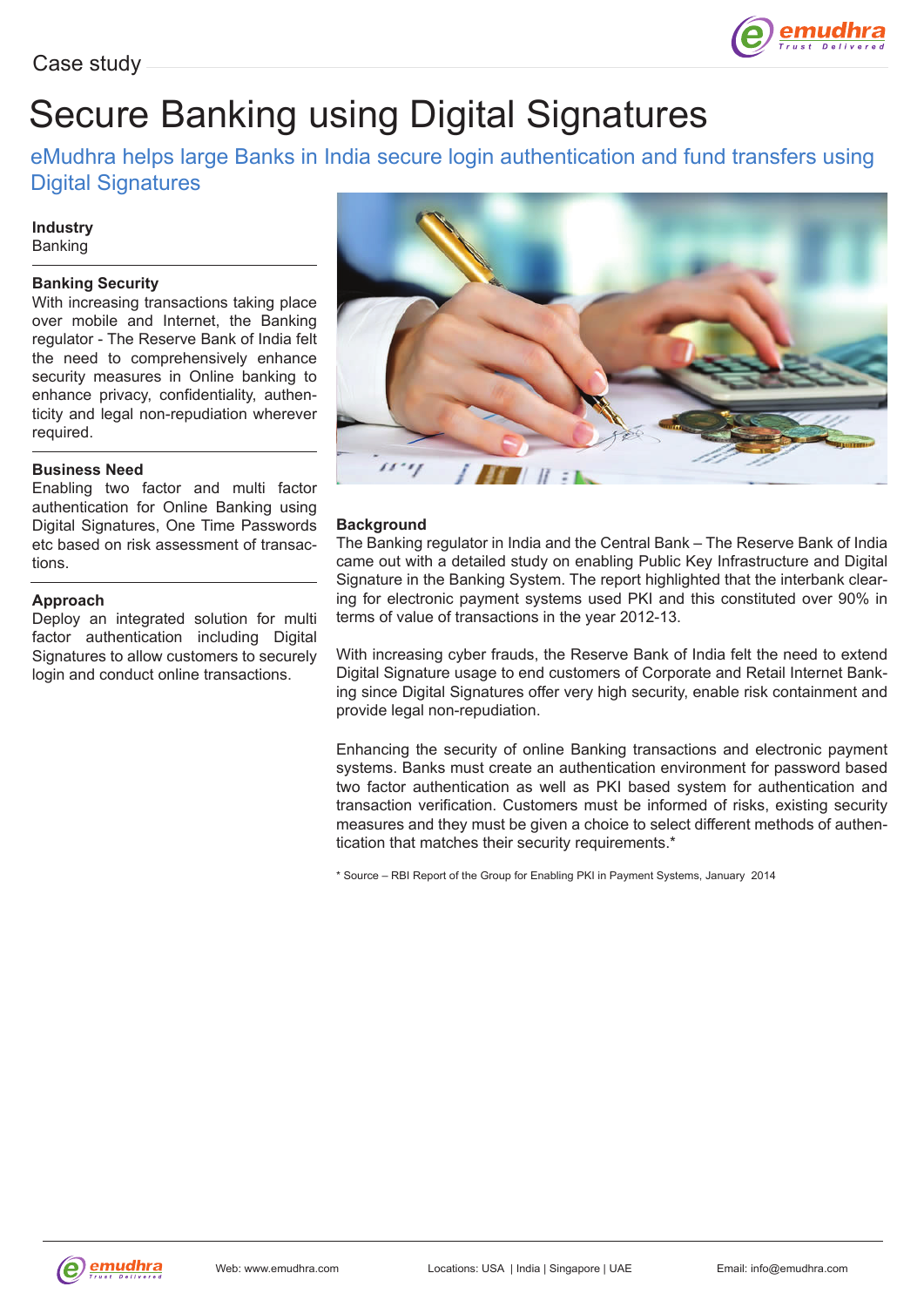

#### **Digital Signature Technology**

The Digital Signature Technology works on the Public Key Infrastructure framework which uses a Cryptographic Key Pair – Private and Public Key for secure access and transmission of Information.

The Public Key Infrastructure framework Is prescribed in a model law provided by UNCITRAL (A United Nations body) for International Trade and Commerce.

Banks have reaped significant benefits by implementing digital signature based authentication and fund transfers.

These include

- Legal non-repudiation thereby reducing frauds
- Enabling enhanced security through the full chain of electronic payments from initiation to settlement
- Offering anywhere, anytime filing of forms for customer onboarding, service requests etc.
- Faster turnaround time, increased employee efficiency, productivity and transparency
- Meeting compliance & regulatory requirements



### **Solution Benefits**

eMudhra being a Licensed Certifying Authority in India and also a PKI solution provider implemented emAS – eMudhra Authentication Server to enable Digital Signature based login and fund transfer.

emAS is a plug and play authentication server that is implemented in over 45 banks in India across a variety of core banking/ internet banking applications.

emAS works on top of the Internet Banking platform to provide digital signature signing and authentication. It works with leading core banking platforms such as Finacle, Flexcube, Bancs etc.

#### **The emAS solution provides the following broad modules:**

- **emAS** To authenticate, verify digital signature certificates on real time basis
- **Configuration Module-** Signature, Encryption & HSM
- **Hardware Security Module -**<br>FIPS 140-2 level 3 ce FIPS 140-2 level 3 certified physical computing device that safeguards and manages digital keys for strong authentication and provides crypto processing
- **emCA Certificate Lifecyle Management** 
	- **Certificate Issuance** To  manage the issuance, revocation of Digital Signature certificates
	- **- Certificate Download**  For downloading Digital Certificates from Certifying Authority (CA) as a soft or crypto token
	- **- Certificate Registration** To allow the customer to register their digital signature on the application



#### **emAS – Transaction Workflow**